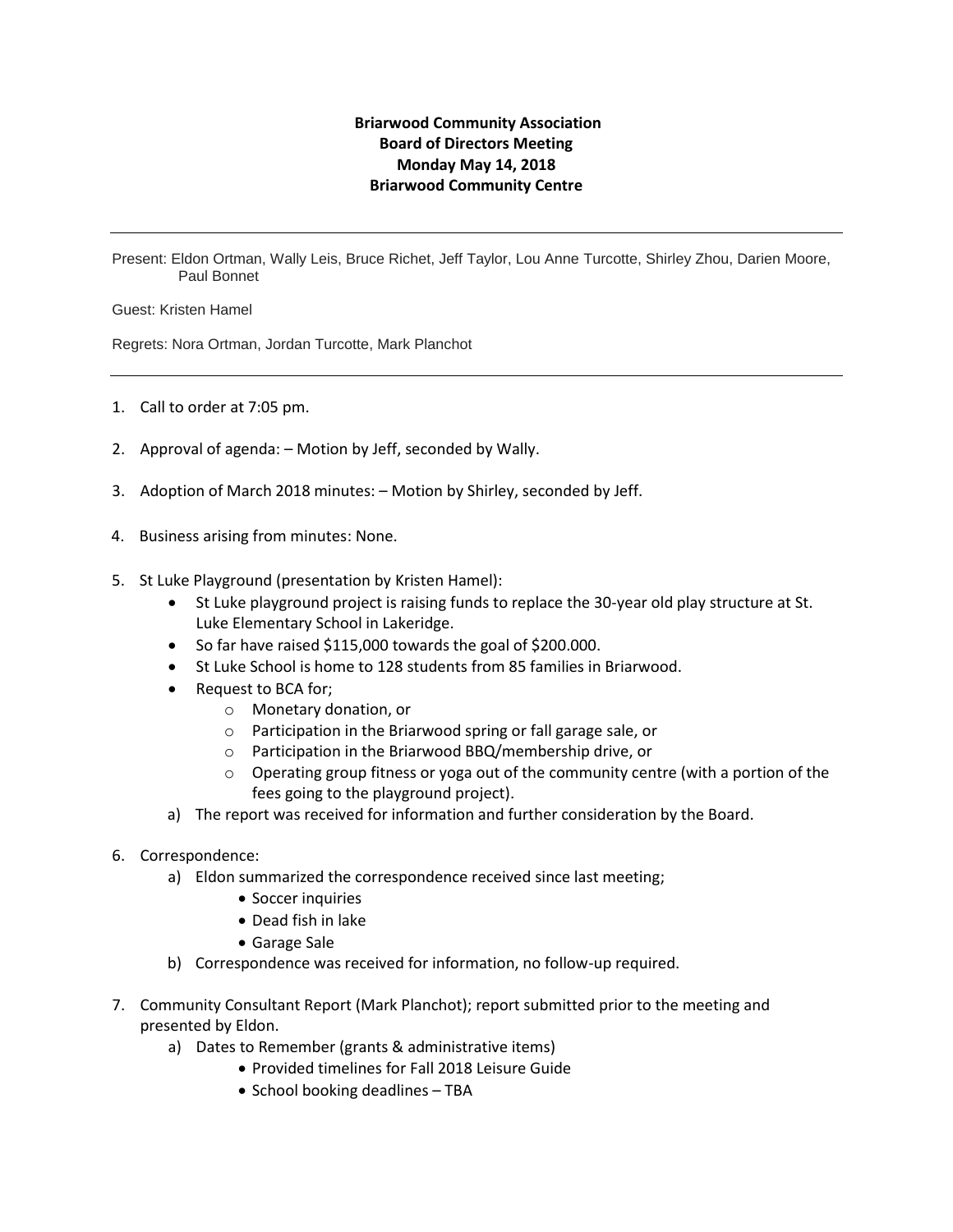- Program information for Winder 2018 Leisure Guide will be due mid-September
- BCA will be notified in June whether Rink Improvement Grant application has been successful
- Submissions for Annual Community Association Grants was April 30.
- b) Volunteer Learning Opportunities
	- Newsletter Workshop: Thursday, May 31st
	- Volunteer training fall schedule
		- o Rink Coordinator Workshop October
		- o Treasurer Workshop November
		- o Leadership Series begins Fall
- c) Graffiti Reduction: recommended steps for reducing graffiti
	- Record It, Report It (Saskatoon Police Service at 975-8300), Remove It
- d) Come & Go Transit Meeting for Community Associations Tuesday, May 15th
	- Purpose is to offer an opportunity to review the plan, gather input and provide the latest information to Community Association boards and community residents.
	- Are of discussion will be:
		- o the BRT functional plan (station locations & reconfigured transit system)
		- o anticipated impacts to traffic, pedestrian safety and other concerns
- e) Neighborhood Profiles 2017 data available
	- Provide demographic data for Saskatoon and residential neighborhoods
	- Useful for better understanding of neighborhood to assist in planning, programming and applying for grants
	- To find the Neighborhood Profiles
		- o City website, go to "Business & Development" "Publications & Maps".
		- o Also posted on the individual Community Association pages found under "Community, Culture and Heritage".
- f) Household Hazardous Waste Drop-off Days
	- Common household hazardous wastes include aerosols, cleaning solvents, oils, paints, pesticides and batteries. CAUTION, WARNING, CORROSIVE, EXPLOSIVE, FLAMMABLE, POISONOUS or TOXIC.
	- These types of hazardous materials should not be put in your garbage or recycling bins, dumped on the ground or poured down the drain.
	- Household Hazardous Waste Drop-off Days run from 8:00am to 2:30 pm at SaskTel Centre on designated dates. This year, events will be held on:
		- $\circ \bullet$  May 27 (Sunday)
		- $\circ$  June 16
		- $\circ$  July 14
		- o August 18
		- o September 8
		- o October 28 (Sunday)
		- o November 17
	- For more information, please visit:
		- o https://www.saskatoon.ca/services-residents/waste-recycling/householdhazardous-waste
		- o https://www.saskatoon.ca/services-residents/waste-recycling/waste-wizard
- g) Sending mass e-mails: Community Associations fall under Canada anti-spam legislation which should be kept in mind when sending out mass e-mails.